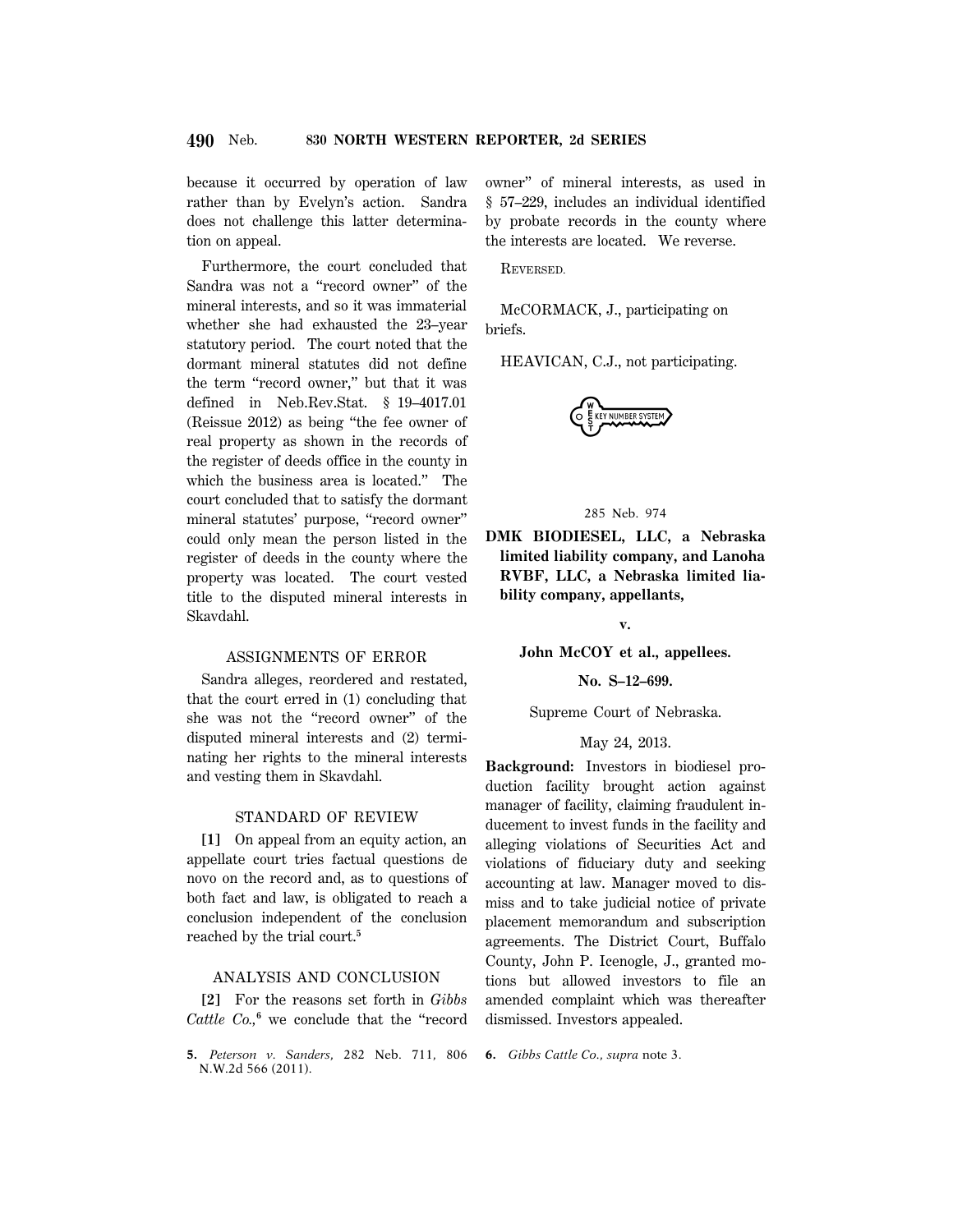**Holding:** The Supreme Court, Heavican, C.J., held that when district court took into consideration the memorandum and agreements, which were matters outside the pleadings, it transformed motion to dismiss into motion for summary judgment and failure to hold hearing thereafter required reversal.

Reversed and remanded with directions.

### **1. Appeal and Error** O**893(1)**

District court's grant of a motion to dismiss is reviewed de novo.

### **2. Appeal and Error** O**919**

When reviewing an order dismissing a complaint, appellate court accepts as true all facts which are well pled and the proper and reasonable inferences of law and fact which may be drawn therefrom, but not plaintiff's conclusion.

## **3. Appeal and Error** O**842(1)**

Statutory interpretation is a question of law that an appellate court resolves independently of trial court.

# **4. Appeal and Error**  $\approx 1073(1)$  **Judgment** O**186**

Because private placement memorandum and subscription agreements were not embraced by pleadings in action brought by investors in biodiesel facility against manager of facility arising out of alleged fraudulent inducement to invest, and because district court accepted and took into consideration the memorandum and agreements, it transformed motion to dismiss into motion for summary judgment, and failure to hold hearing required reversal, where fraud and misrepresentations relied upon by investors were oral statements made before execution of subscription agreements, and complaint did not allege that the documents themselves were fraudulently or negligently misrepresented. Neb. Ct. R. Pldg. § 6–1112(b)(6).

#### **5. Pretrial Procedure**  $\approx 622$ **, 681**

Because a motion to dismiss for failure to state a claim tests legal sufficiency of complaint, not claim's substantive merits, a court may typically look only at face of complaint to decide a motion to dismiss. Neb. Ct. R. Pldg. § 6–1112(b)(6).

### **6. Pretrial Procedure**  $\approx 623.1$

Dismissal for failure to state a claim should be granted only in unusual case in which a plaintiff includes allegations that show on face of complaint that there is some insuperable bar to relief. Neb. Ct. R. Pldg. § 6–1112(b)(6).

# **7. Judgment** O**186**

A court may take judicial notice of matters of public record without converting a motion to dismiss for failure to state a claim into a motion for summary judgment. Neb. Ct. R. Pldg. § 6–1112(b)(6).

# 8. Courts  $\mathfrak{S}$  97(1)

Because Nebraska's current notice pleading rules are modeled after Federal Rules of Civil Procedure, court looks to federal decisions for guidance.

### **9. Pretrial Procedure**  $\approx 681$

For purposes of a motion to dismiss for failure to state a claim, court generally must ignore materials outside the pleadings, but it may consider some materials that are part of public record or do not contradict complaint, as well as materials that are necessarily embraced by the pleadings. Neb. Ct. R. Pldg. § 6– 1112(b)(6).

# **10. Pretrial Procedure**  $\infty$ 681

Documents embraced by complaint are not considered matters outside the pleading.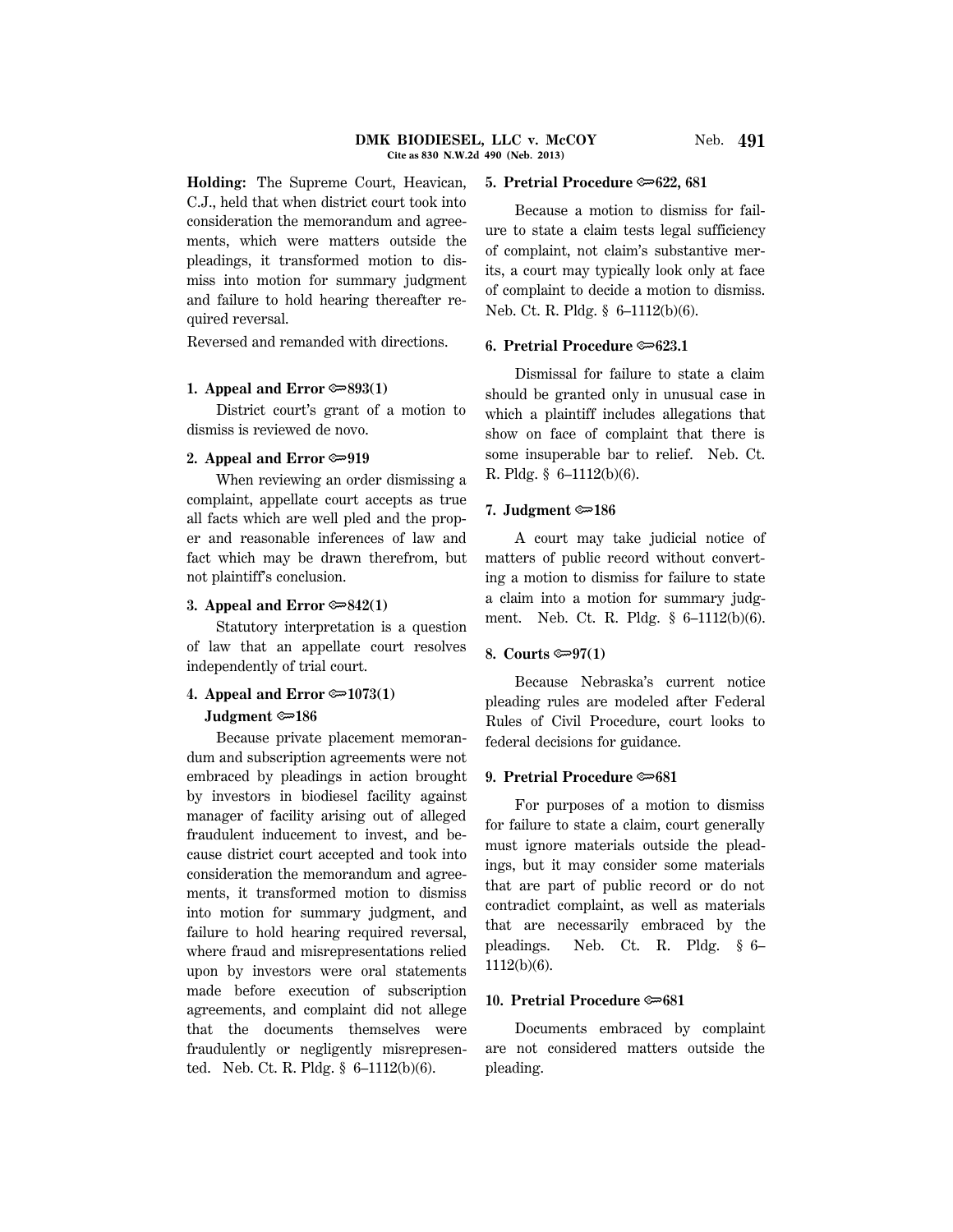### **11. Pretrial Procedure**  $\approx 681$

Documents embraced by pleadings are materials alleged in a complaint and whose authenticity no party questions, but which are not physically attached to the pleading.

# **12. Appeal and Error** O**843(1)**

Appellate court is not obligated to engage in an analysis that is not necessary to adjudicate the case and controversy before it.

### **13. Appeal and Error**  $\approx 169$

An issue not presented to or decided on by trial court is not an appropriate issue for consideration on appeal.

### *Syllabus by the Court*

1. **Motions to Dismiss: Appeal and Error.** A district court's grant of a motion to dismiss is reviewed de novo.

2. **Motions to Dismiss: Pleadings: Appeal and Error.** When reviewing an order dismissing a complaint, the appellate court accepts as true all facts which are well pled and the proper and reasonable inferences of law and fact which may be drawn therefrom, but not the plaintiff's conclusion.

3. **Statutes: Appeal and Error.** Statutory interpretation is a question of law that an appellate court resolves independently of the trial court.

4. **Motions to Dismiss: Rules of the Supreme Court: Pleadings.** Because a motion pursuant to Neb. Ct. R. Pldg. § 6–1112(b)(6) tests the legal sufficiency of the complaint, not the claim's substantive merits, a court may typically look only at the face of the complaint to decide a motion to dismiss.

5. **Rules of the Supreme Court: Pleadings.** Dismissal under Neb. Ct. R. Pldg. § 6–112(b)(6) should be granted only in the unusual case in which a plaintiff includes allegations that show on the face of the complaint that there is some insuperable bar to relief.

6. **Motions to Dismiss: Rules of the Supreme Court: Summary Judgment: Pleadings.** Neb. Ct. R. Pldg. § 6– 1112(b) provides that when matters outside the pleading are presented by the parties and accepted by the trial court with respect to a motion to dismiss under § 6–1112(b)(6), the motion shall be treated as a motion for summary judgment as provided in Neb.Rev.Stat. §§ 25–1330 to 25–1336 (Reissue 2008) and the parties shall be given reasonable opportunity to present all material made pertinent to such a motion by statute.

7. **Judicial Notice: Motions to Dismiss: Rules of the Supreme Court: Summary Judgment: Pleadings.** A court may take judicial notice of matters of public record without converting a motion to dismiss under Neb. Ct. R. Pldg. § 6– 1112(b)(6) into a motion for summary judgment.

8. **Rules of the Supreme Court: Pleadings: Appeal and Error.** Because Nebraska's current notice pleading rules are modeled after the Federal Rules of Civil Procedure, appellate courts look to federal decisions for guidance.

9. **Motions to Dismiss: Pleadings.** For purposes of a motion to dismiss, a trial court generally must ignore materials outside the pleadings, but it may consider some materials that are part of the public record or do not contradict the complaint, as well as materials that are necessarily embraced by the pleadings.

10. **Complaints: Pleadings.** Documents embraced by the complaint are not considered matters outside the pleading.

 $\int_{975}$ 11. **Complaints:** Pleadings. Documents embraced by the pleadings are materials alleged in a complaint and whose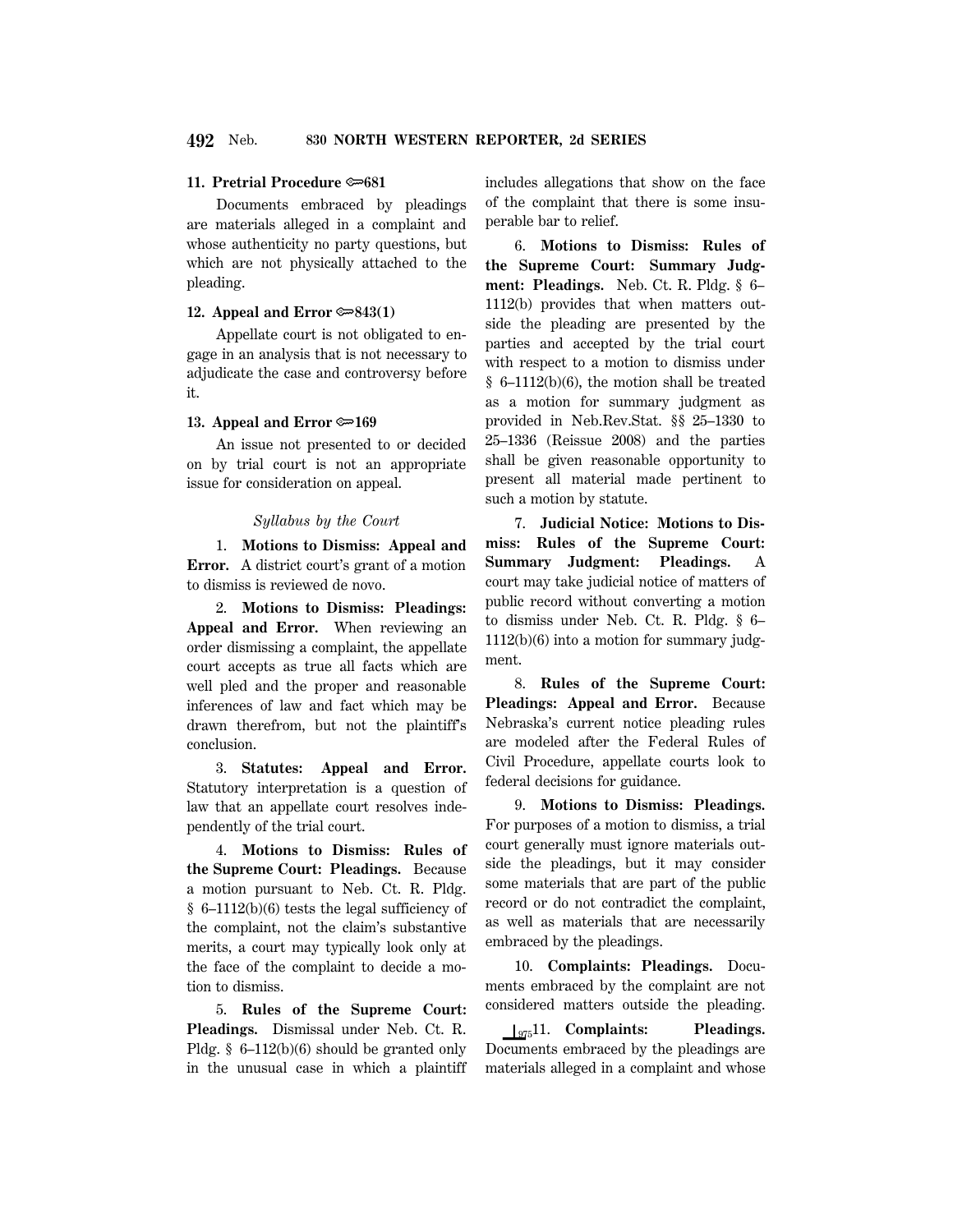authenticity no party questions, but which are not physically attached to the pleading.

12. **Appeal and Error.** An appellate court is not obligated to engage in an analysis that is not necessary to adjudicate the case and controversy before it.

13. **Trial: Appeal and Error.** An issue not presented to or decided on by the trial court is not an appropriate issue for consideration on appeal.

David A. Domina, Omaha, and Brandon B. Hanson, of Domina Law Group, P.C., L.L.O., for appellants.

Daniel L. Lindstrom and Justin R. Herrmann, of Jacobsen, Orr, Lindstrom & Holbrook, P.C., L.L.O., Kearney, for appellees John McCoy et al.

Steve Grasz, Omaha, and Andrew Weeks, Lincoln, of Husch Blackwell, L.L.P., for appellee Renewable Fuels Technology, LLC.

HEAVICAN, C.J., CONNOLLY, STEPHAN, MILLER–LERMAN, and CASSEL, JJ.

# HEAVICAN, C.J.

# NATURE OF CASE

DMK Biodiesel, LLC (DMK), and Lanoha RVBF, LLC (Lanoha), filed suit against Renewable Fuels Technology, LLC (Renewable Fuels), John McCoy, John Hanson, Phil High, and Jason Anderson in the Buffalo County District Court alleging fraudulent inducement. Renewable Fuels and the individual defendants filed a motion to dismiss for failure to state a claim and a motion to take judicial notice of the private placement memorandum and the subscription agreements. Both motions were granted, and DMK and Lanoha now appeal. Because the private placement memorandum and the subscription agreements are properly considered ''matters outside the pleading,'' an evidentiary hearing was required. Accordingly, we reverse the judgment of the district court and remand the cause with directions.

# $\log_{10}BACKGROUND$

Republican Valley Biofuels, LLC (RVBF), issued a confidential private placement memorandum with an effective date of May 7, 2007, seeking investors in a biodiesel production facility. DMK and Lanoha invested \$600,000 and \$400,000 respectively in RVBF, which was being promoted by McCoy, Hanson, High, and Anderson. Renewable Fuels is listed with the Nebraska Secretary of State as the manager of RVBF.

On August 17 and August 28, 2007, DMK and Lanoha, respectively, entered into and executed separate subscription agreements with RVBF. Paragraph 1 of the subscription agreements states, ''Subscriber understands that the offering of limited liability company units  $\ldots$  of the Company to which this Subscription Agreement relates is being made only pursuant to the Company's Confidential Private Placement Memorandum dated May 7, 2007, including the exhibits attached and any supplements thereto...." It further states in paragraph 4.c. that ''[s]ubscriber has relied solely upon the information furnished in the Memorandum and Subscriber has not relied on any oral or written representation or statement, except as contained in the Memorandum, in making this investment.'' The private placement memorandum itself states that ''[n]o person has been authorized to make any representation or warranty, or give any information, with respect to RVBF or the units offered hereby except for the information contained herein.''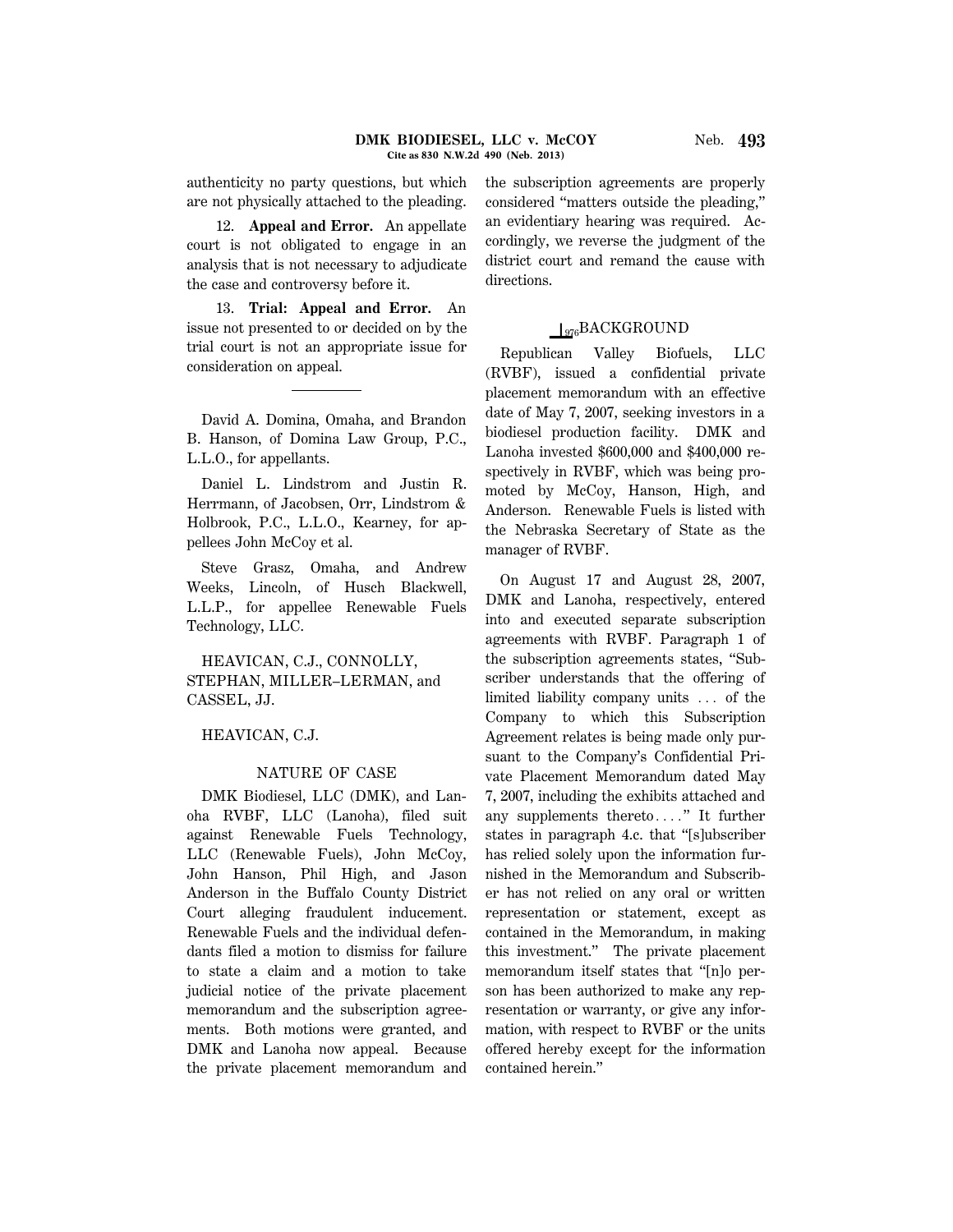On January 5, 2009, DMK and Lanoha filed a complaint against Renewable Fuels, McCoy, Hanson, High, and Anderson in Buffalo County District Court alleging that each defendant fraudulently induced them to invest funds in RVBF. The original complaint had three claims: (1) violations of the Securities Act of Nebraska, see Neb.Rev.Stat. § 8–1101 et seq. (Reissue 2012), due to alleged misrepresentations and omissions by the defendants; (2) violations of fiduciary duties; and (3) for an accounting at law.

Renewable Fuels promptly filed a motion to dismiss and a motion to take judicial notice. Shortly thereafter, the individual defendants filed similar motions. The motion to take judicial  $\int_{977}$ notice requested the district court to take judicial notice of the confidential private placement memorandum for RVBF and the subscription agreements executed between RVBF and DMK and Lanoha, respectively. All three documents were attached as exhibits to the motion to dismiss.

In response, DMK and Lanoha filed a motion to continue hearing on the defendants' Neb. Ct. R. Pldg. § 6–1112 (rule 12) motions to allow discovery. The motion stated, first, that ''[j]udicial notice is not permitted by *Neb Rev Stat* § 27–201 et seq.'' Second, the motion primarily argued that taking judicial notice would convert the rule 12 motion into a summary judgment motion.**<sup>1</sup>** DMK and Lanoha argued that if the motion converted, then they were entitled to conduct discovery pursuant to Neb.Rev.Stat. § 25–1335 (Reissue 2008).**<sup>2</sup>**

The district court granted the motion to dismiss and the motion to take judicial notice. The court noted that the private placement memorandum and the subscription agreements were ''an intricate part of the pleadings whether they are set forth by [DMK and Lanoha] or not.'' The district court thereafter received the exhibits and considered the exhibits for purposes of the motion to dismiss. On the motion to dismiss, the district court found ''as a matter of law that [DMK and Lanoha] are not allowed to proceed with their causes of action for fraud, deception and misrepresentation arising from events occurring prior to the execution of the subscription agreements.'' The court sustained the motion to dismiss, but allowed DMK and Lanoha to file an amended complaint based on actions of RVBF and the individual defendants after the entry of the subscription agreement that violated the subscription agreement, private placement memorandum, or the fiduciary obligations created by those documents.

DMK and Lanoha filed an amended complaint that asserted postsale fiduciary duties were owed and breached, while also seeking derivative relief. Litigation continued on the derivative claims until 2012, when the district court dismissed the  $\frac{1}{978}$ amended complaint at the request of all parties. DMK and Lanoha now appeal the September 29, 2009, dismissal of the direct claims.

### ASSIGNMENTS OF ERROR

DMK and Lanoha allege, restated and summarized, that the district court erred by taking judicial notice, entering judgment without a proper summary judgment hearing, and dismissing the claims, because the dismissal resulted in the defendants' benefiting from the illegal sale of securities under § 8–1118(5) of the Securities Act of Nebraska.

**<sup>1.</sup>** See *Doe v. Omaha Pub. Sch. Dist.,* 273 Neb. 79, 727 N.W.2d 447 (2007).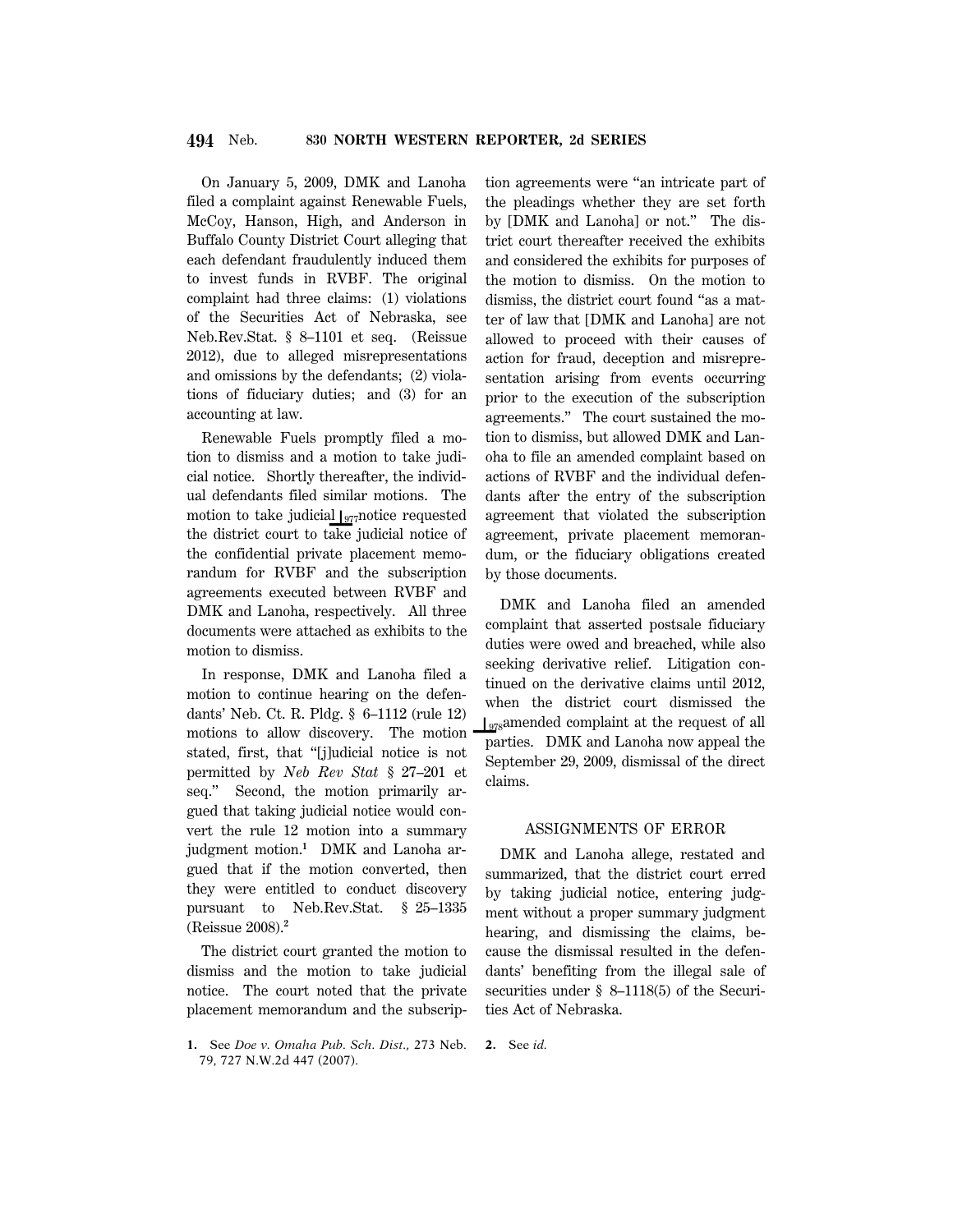# STANDARD OF REVIEW

**[1, 2]** A district court's grant of a motion to dismiss is reviewed de novo.**<sup>3</sup>** When reviewing an order dismissing a complaint, the appellate court accepts as true all facts which are well pled and the proper and reasonable inferences of law and fact which may be drawn therefrom, but not the plaintiff's conclusion.**<sup>4</sup>**

**[3]** Statutory interpretation is a question of law that an appellate court resolves independently of the trial court.**<sup>5</sup>**

### ANALYSIS

# CONVERSION OF MOTION TO DISMISS

**[4]** DMK and Lanoha's main argument, found both in their motion to continue hearing on the defendants' rule 12 motions to allow discovery and in their brief, is that by taking judicial notice of the private placement memorandum and the subscription agreements, the motion to dismiss transformed into a motion for summary judgment, which required the district court to hold a hearing. We agree.

**[5, 6]** Because a rule 12(b)(6) motion tests the legal sufficiency of the complaint, not the claim's substantive merits, a court may typically look only at the face of the complaint  $\int_{979}$ to decide a motion to dismiss.<sup>6</sup> Dismissal under rule 12(b)(6) should be granted only in the unusual case in which a plaintiff includes allegations that show on the face of the complaint that there is some insuperable bar to relief.**<sup>7</sup>** However,

**7.** *Id.*

rule 12(b) provides that when matters outside the pleading are presented by the parties and accepted by the trial court with respect to a motion to dismiss under rule 12(b)(6), the motion ''shall be treated'' as a motion for summary judgment as provided in Neb.Rev.Stat. §§ 25–1330 to 25–1336 (Reissue 2008) and the parties shall be given reasonable opportunity to present all material made pertinent to such a motion by statute.**<sup>8</sup>**

As a threshold matter, we must determine whether the district court's decision to judicially notice the private placement memorandum and the subscription agreements transformed the motion to dismiss into a motion for summary judgment. Specifically, we must determine whether these documents are considered to be ''matters outside the pleading.''

**[7, 8]** We have previously held that a court may take judicial notice of matters of public record without converting a rule 12(b)(6) motion to dismiss into a motion for summary judgment.**<sup>9</sup>** We have not addressed, however, whether underlying written agreements can be judicially noticed without converting the motion. Because Nebraska's current notice pleading rules are modeled after the Federal Rules of Civil Procedure, we look to federal decisions for guidance.**<sup>10</sup>**

The Eighth Circuit has held that rule 12(b) is not permissive, because it mandates that '' '[t]he motion *shall* be treated

**<sup>3.</sup>** *Walentine, O'Toole v. Midwest Neurosurgery,* 285 Neb. 80, 825 N.W.2d 425 (2013).

**<sup>4.</sup>** *Id.*

**<sup>5.</sup>** *State v. Ramirez,* 285 Neb. 203, 825 N.W.2d 801 (2013).

**<sup>6.</sup>** *Doe v. Omaha Pub. Sch. Dist., supra* note 1.

**<sup>8.</sup>** *Id.*

**<sup>9.</sup>** *Id.; In re Adoption of Kenten H.,* 272 Neb. 846, 725 N.W.2d 548 (2007); *Ferer v. Erickson, Sederstrom,* 272 Neb. 113, 718 N.W.2d 501 (2006).

**<sup>10.</sup>** *Kellogg v. Nebraska Dept. of Corr. Servs.,* 269 Neb. 40, 690 N.W.2d 574 (2005).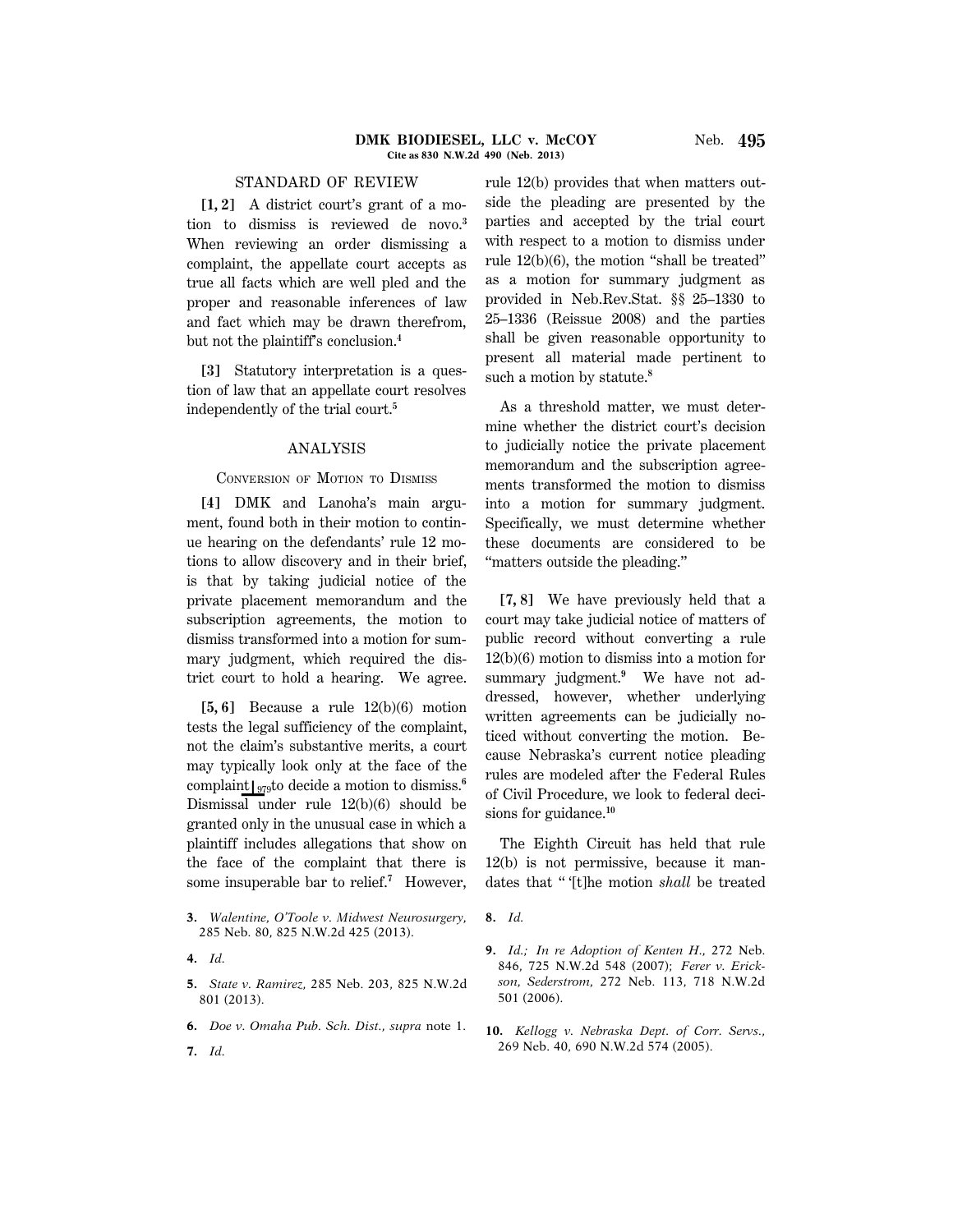as one for summary judgment....'"<sup>11</sup> According to the Eighth Circuit,  $\frac{1}{980}$ " '[m]ost courts ... view "matters outside the pleading'' as including any written or oral evidence in support of or in opposition to the pleading that provides some substantiation for and does not merely reiterate what is said in the pleadings.'"<sup>12</sup> This interpretation of the rule by the Eighth Circuit is "'appropriate in light of our prior decisions indicating a 12(b)(6) motion will succeed or fail based upon the allegations contained in the face of the complaint.' '' **<sup>13</sup>**

**[9–11]** For purposes of a motion to dismiss, '' 'the court generally must ignore materials outside the pleadings, but it may consider some materials that are part of the public record or do not contradict the complaint, as well as materials that are necessarily embraced by the pleadings.' '' **<sup>14</sup>** These documents embraced by the complaint are not considered matters outside the pleading.**<sup>15</sup>** Documents embraced by the pleadings are materials '' 'alleged in a

- **11.** *BJC Health System v. Columbia Cas. Co.,* 348 F.3d 685, 687 (8th Cir.2003) (emphasis in original).
- **12.** *Gibb v. Scott,* 958 F.2d 814, 816 (8th Cir. 1992) (quoting 5 Charles Alan Wright & Arthur R. Miller, Federal Practice and Procedure § 1366 (1969)).
- **13.** *BJC Health System v. Columbia Cas. Co., supra* note 11, 348 F.3d at 687–88.
- **14.** *Miller v. Redwood Toxicology Laboratory, Inc.,* 688 F.3d 928, 931 (8th Cir.2012).
- **15.** *Enervations, Inc. v. Minnesota Mining,* 380 F.3d 1066 (8th Cir.2004).
- **16.** *Ashanti v. City of Golden Valley,* 666 F.3d 1148, 1151 (8th Cir.2012).
- **17.** See, *Romani v. Shearson Lehman Hutton,* 929 F.2d 875 (1st Cir.1991) (superseded by statute on other grounds as stated in *Greebel v. FTP Software, Inc.,* 194 F.3d 185 (1st Cir. 1999)); *Cortec Industries, Inc. v. Sum Holding*

complaint and whose authenticity no party questions, but which are not physically attached to the pleading.' '' **<sup>16</sup>** The majority of circuits appear to agree that the document must be referred to in the complaint and must be central to the plaintiff's claim.<sup>17</sup> A prime example of  $\int_{981}$ documents " 'necessarily embraced' " by a pleading is a written contract in a case that involves a dispute over the terms of the contract.**<sup>18</sup>**

RVBF and the individual defendants argue that the private placement memorandum and the subscription agreements are integral to and embraced by the complaint. Specifically, they contend that when a securities offering is made pursuant to written memorandum, a plaintiff investor ''is not permitted to assert a securities action without reference to the offering memorandum.'' **<sup>19</sup>**

In support of their argument, RVBF and the individual defendants cite the Second Circuit's decision in *Cortec Industries, Inc. v. Sum Holding L.P.***20** In *Cortec Industries, Inc.,* Cortec Acquisitions, Inc.,

*L.P.,* 949 F.2d 42 (2d Cir.1991); *Pension Ben. Guar. Corp. v. White Consol. Ind.,* 998 F.2d 1192 (3d Cir.1993); *New Beckley Min. v. International Union, UMWA,* 18 F.3d 1161 (4th Cir.1994); *Weiner v. Klais and Co., Inc.,* 108 F.3d 86 (6th Cir.1997); *Venture Associates v. Zenith Data Systems,* 987 F.2d 429 (7th Cir. 1993); *Branch v. Tunnell,* 14 F.3d 449 (9th Cir.1994), *overruled on other grounds, Galbraith v. County of Santa Clara,* 307 F.3d 1119 (9th Cir.2002); *GFF Corp. v. Associated Wholesale Grocers, Inc.,* 130 F.3d 1381 (10th Cir.1997); *Brooks v. Blue Cross and Blue Shield of Florida,* 116 F.3d 1364 (11th Cir. 1997).

- **18.** See *Young v. Principal Financial Group, Inc.,* 547 F.Supp.2d 965, 974 (S.D.Iowa 2008).
- **19.** Brief for appellees McCoy et al. at 29.
- **20.** *Cortec Industries, Inc. v. Sum Holding L.P., supra* note 17.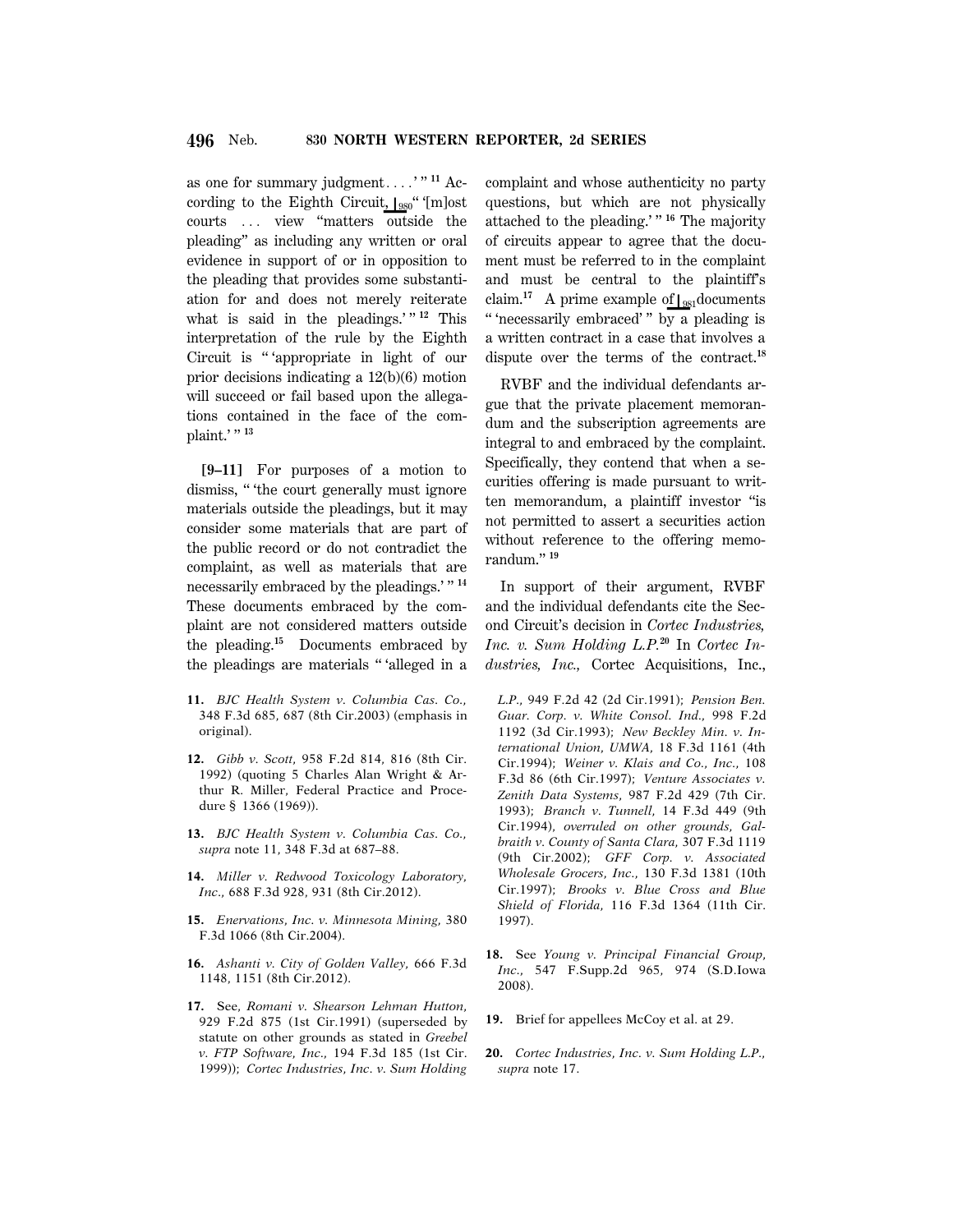entered into a stock purchase agreement with the defendants. The stock purchase agreement contained certain representations and warranties, as well as certain conditions precedent to the purchase. Cortec Acquisitions brought a complaint alleging repeated fraudulent or negligent misrepresentations and omissions. All of the defendants moved for a motion to dismiss the complaint for failure to state a claim, and the motions were granted. Attached to the motions were paper copies of the warrant, the offering memorandum, and the stock purchase agreement.

The sole issue decided by the Second Circuit was whether the warrant, the offering memorandum, and the stock purchase agreement could be considered when ruling on the motion to dismiss the complaint for failure to state a claim. The Second Circuit held that the district court could rely on the documents without converting the motion to dismiss into a motion for summary judgment. In support, the Second Circuit stated that

when a plaintiff chooses not to attach to the complaint or incorporate by reference *a prospectus upon which it solely relies and which is integral to the complaint*, the  $\log_2$ defendant may produce the prospectus when attacking the complaint for its failure to state a claim, because plaintiff should not so easily be allowed to escape the consequences of its own failure.**<sup>21</sup>**

The Second Circuit concluded:

Despite the fact that the documents attached to [a defendant's] motion to dismiss were neither public disclosure documents required by law to be filed with the SEC, nor documents actually filed with the SEC, nor attached as exhibits

- **21.** *Id.* at 47 (emphasis supplied).
- **22.** *Id.* at 48 (emphasis supplied).

**23.** *Id.* at 44.

to the complaint or incorporated by reference in it, the district court was entitled to consider them in deciding the motion to dismiss. *The stock purchase agreement,* [*the*] *offering memorandum, and the warrant were documents* plaintiffs had either in its possession or had knowledge of and *upon which they relied in bringing suit.***<sup>22</sup>**

The Second Circuit acknowledged that ''in drafting their complaint plaintiffs relied upon documents transmitted to them by defendants, though they neglected to attach these papers to, or incorporate them by reference in, the complaint.'' **<sup>23</sup>**

In contrast, in *BJC Health System v. Columbia Cas. Co.,***<sup>24</sup>** the Eighth Circuit addressed whether underlying contractual documents were considered matters outside the pleading. Columbia Casualty Company (Columbia) provided reinsurance to a subsidiary of BJC Health System (BJC) and executed contracts for 2 years. BJC filed a complaint alleging that Columbia was obligated to fix the premium for a third year because of a separate premiumguarantee contract. BJC alleged that Columbia breached the premium-guarantee contract. Columbia moved to dismiss for failure to state a claim. Attached to the motion to dismiss by Columbia were three documents, two of which were the reinsurance documents and a third which was a reinsurance quotation letter from Columbia. The district court  $\frac{1}{983}$ accepted the documents and used them to dismiss BJC's claim. BJC appealed.

The Eighth Circuit concluded that the three documents provided by Columbia with the motion to dismiss constituted

**24.** *BJC Health System v. Columbia Cas. Co., supra* note 11.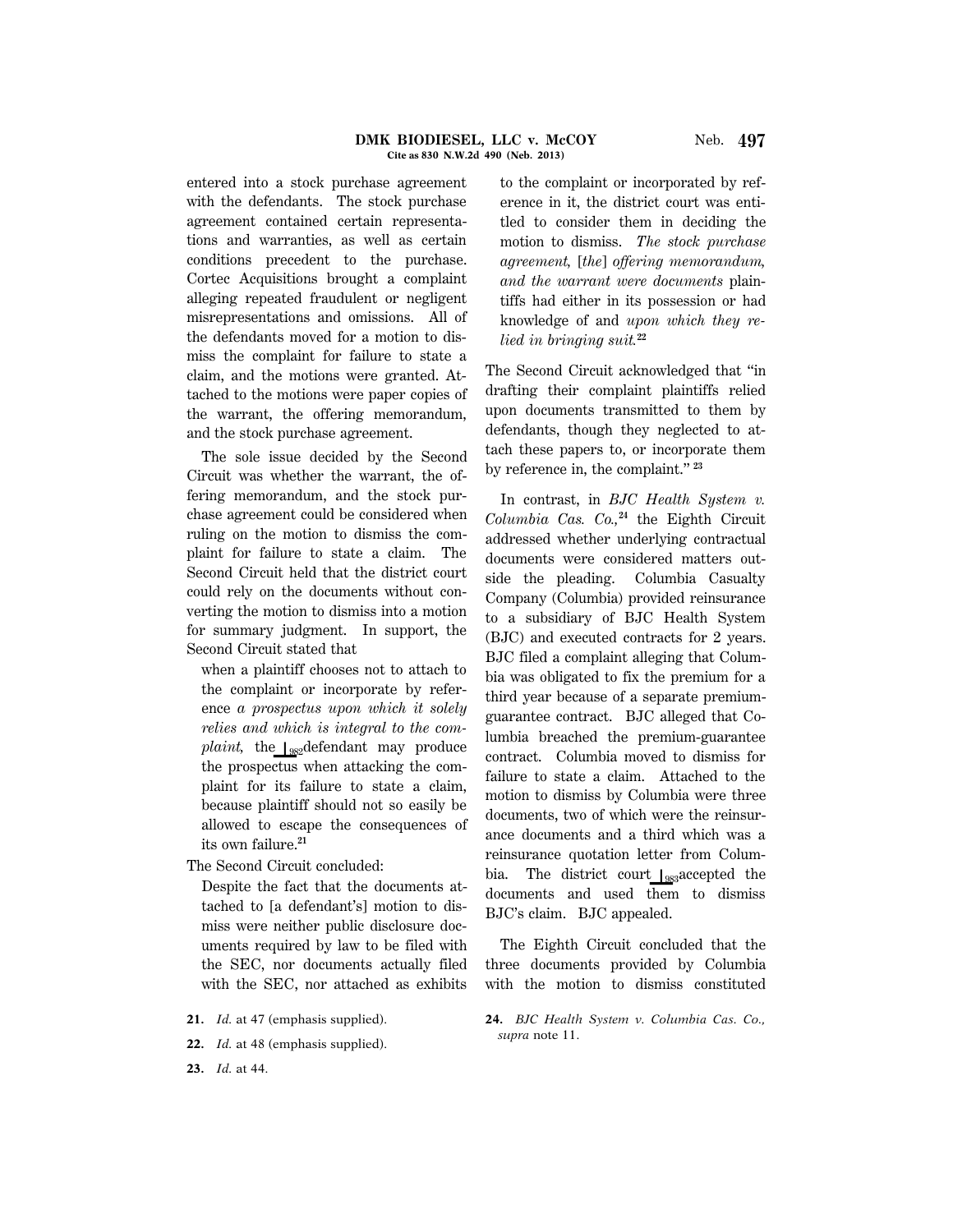matters outside the pleading.**<sup>25</sup>** The Eighth Circuit found that although BJC had alleged the existence of a contract, it did not allege a specific document and the documents provided by Columbia were neither undisputed nor the sole basis of the complaint.**26** The court noted that the documents were provided in opposition to the complaint and that the purpose of the documents was to discredit and contradict BJC's allegations.**<sup>27</sup>** Therefore, the court concluded the documents were not embraced by the complaint and constituted matters outside the pleading.**<sup>28</sup>**

Here, our independent review of the complaint reveals that DMK and Lanoha did not rely on the private placement memorandum and the subscription agreements in drafting the complaint. In fact, the complaint never mentions either the private placement memorandum or the subscription agreements. Nor does the complaint rely on the rights or obligations outlined by the documents. This is not the paradigmatic case of a party's seeking to enforce a contract and not attaching the contract to the complaint. *Cortec Industries, Inc.* is unhelpful in our analysis, because that was a case in which ''[p]laintiffs sought damages and rescission of a stock purchase agreement allegedly entered into in violation of the securities laws, civil RICO, and the common law.'' **<sup>29</sup>**

Here, the fraud and misrepresentations relied upon by DMK and Lanoha were oral statements made before the execution of the subscription agreements. The complaint does not allege that the documents themselves were fraudulently or negligently misrepresented.

- **25.** *Id.*
- **26.** *Id.*
- **27.** *Id.*
- **28.** *Id.*

 $\log_{984}$ RVBF and the individual defendants argue that we should not allow plaintiffs to artfully draft a complaint so as to avoid referencing a document on which the lawsuit hinges. In this instance, the plaintiffs may have purposefully avoided referencing the private placement memorandum and the subscription agreements. However, their choice not to reference the documents and, more important, their choice to not embrace the documents were not improper. Even if DMK and Lanoha had chosen to reference the private placement memorandum and the subscription agreements in the complaint, it would not have changed the outcome of this case. Mere reference, without more, to the private placement memorandum and the subscription agreements would not be enough to establish that the complaint embraces those documents.

Because both the private placement memorandum and the subscription agreements are not clearly embraced by DMK and Lanoha's complaint, when the district court accepted and took into consideration the private placement memorandum and the subscription agreements, the court took into consideration matters outside the pleading. This transformed the motion to dismiss into a motion for summary judgment. Pursuant to § 25–1332, DMK and Lanoha were entitled to a summary judgment hearing and no hearing was held.**<sup>30</sup>** This error requires reversal.

REMAINING ASSIGNMENTS OF ERROR

**[12]** DMK and Lanoha also argue in their brief that the private placement memorandum and the subscription agree-

- **29.** *Cortec Industries, Inc. v. Sum Holding L.P., supra* note 17, 949 F.2d at 44.
- **30.** See *Doe v. Omaha Pub. Sch. Dist., supra* note 1.